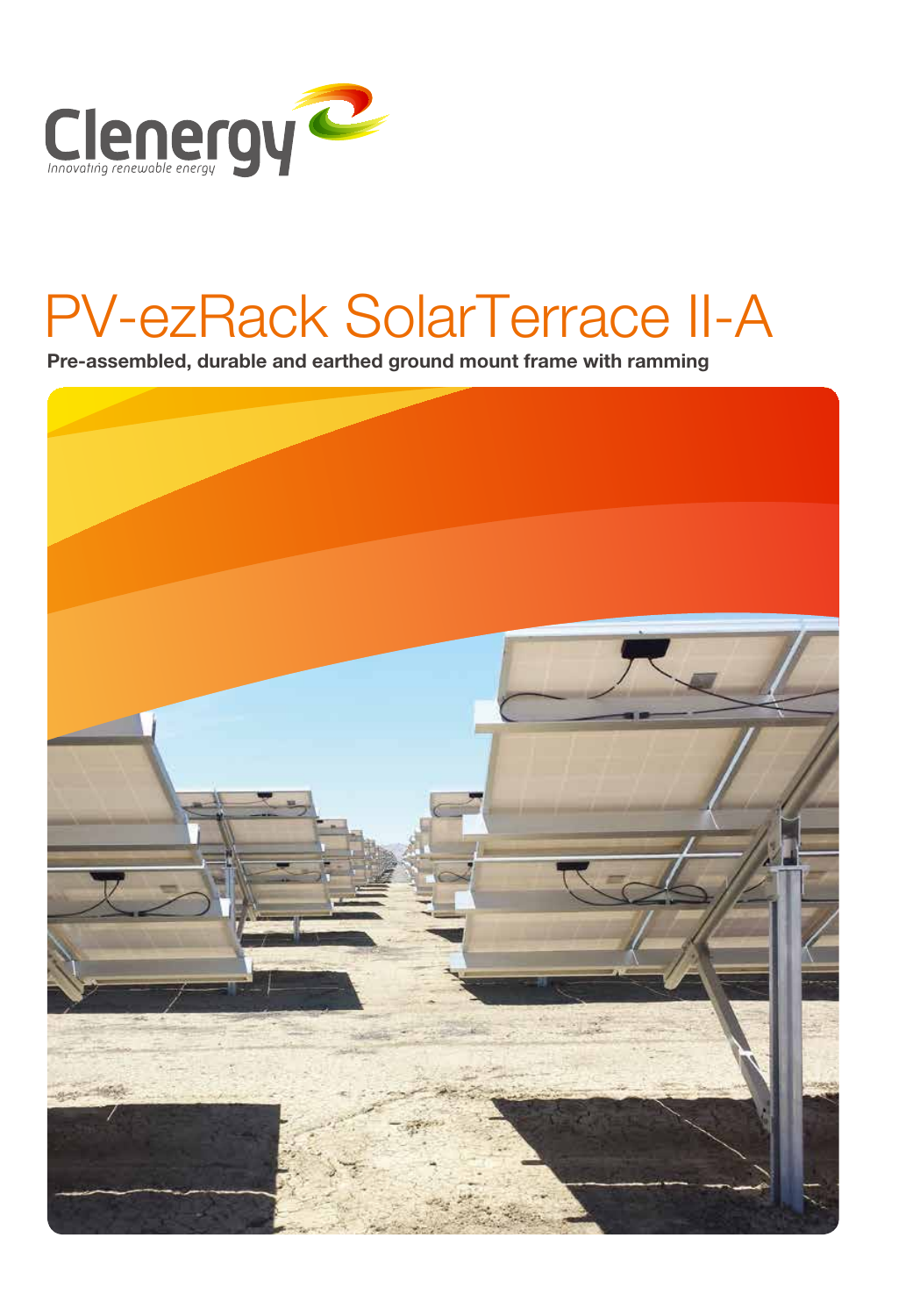The rail profile has been specifically developed to achieve larger spans reducing the number of legs to be installed. These have a Z-Module channel for panel mounting and are secured with the Rail Clamps to the support legs.



to be opened up and secured to the post brace and post head. Available with different supports of 20 degree or 30 degree tilt angle for 60-cell or 72-cell panels.

The Post head is designed with sufficient horizontal rotation and vertical adjustments to ensure easy



and quick installation.

## PV-ezRack SolarTerrace II-A

## **Main Benefits**

 $\bigoplus$ 

## T Rail 110

 $\bigoplus$ 

#### **Reduced labour costs**

Through our unique, patented component design and pre-assembled supports with pre-installed positioning clamps\*\* labour time and costs are greatly reduced.

### **Reduced component costs**

Our unique C-Post was designed specifically for ramming. This results in an increased friction against up-lift and it therefore requires less embedment as conventional standard posts or I-beams, which reduces not only labour time for ramming but also material costs.

As ramming can never be done exact on millimetre the Post head is designed with sufficient horizontal rotation and vertical adjustments. This combined with a generous design tolerance levels makes it easy to get the panels perfectly aligned even if the ramming isn't 100%.

### **Full earthing function**

\*\*available for direct shipments larger than 250kW \*see Clenergy PV-ezRack warranty for further details





With pre-fitted pressure bolts and star washers in post head, post brace and pre-assembled support, it can create earthing continuity from T rail to post. In this way, SolarTerrace II-A system is a full earthing system.

Pre-assembled, durable and earthed ground mount frame with ramming

PV-ezRack SolarTerrace II-A is a pre-assembled ground mount system with full earthing function suitable for commercial and utility scale installations. This quality frame is trimmed at every angle for fast deployment reducing labour costs. It was designed with a unique post profile which allows reduced embedment and therefore saves on material and labour. These features, combined with its high grade of pre-assembly make SolarTerrace II-A one of the best ground mount system you can find.

> Girder Extention is specially designed for supporting panels over 2000 mm long. Girder Extention (200 mm) GE-STA/200 (optional)

Our unique C-Post was designed specifically for ramming. As a result it has a unique design, a much larger surface area and therefore more friction. As a result there is less embedment required than with standard I-beams saving valuable installation time and material. It has an industry leading 80µm galvanisation thickness as standard which ensures a long-life cycle.

Post Head

Our unique Post Brace with large horizontal rotation adjustment enables easy and flexible installation

#### Post Brace





#### Inter and End clamps



The PV-ezRack Inter and End clamps offer a simple way and robust fixing of the PV panels (all sizes) using the patented Clenergy Z-module. Compatible clamps for thin film modules are available.



### **Wide range of adjustments**

## C-Post

Rail-Clamps establish a secure connection between support legs and rails with our patented Z-Module technology. Available with grounding pins for earthing.



**Available accessories**

#### **Grounding/earthing Cable clips Cable trays Inverter/joint box bracket Rail caps**

## (optional) East/West Adjustable Bracket for T-Rail 110 with grounding

## Rail Clamp for T-Rail with grounding/earthing pins



The East/West Adjustable Bracket is specially designed for the projects installed in sloped areas and can significantly reduce the installation accuracy along east-west direction.

## **Materials**

**AL6005-T5 | SUS304 | Q235B**